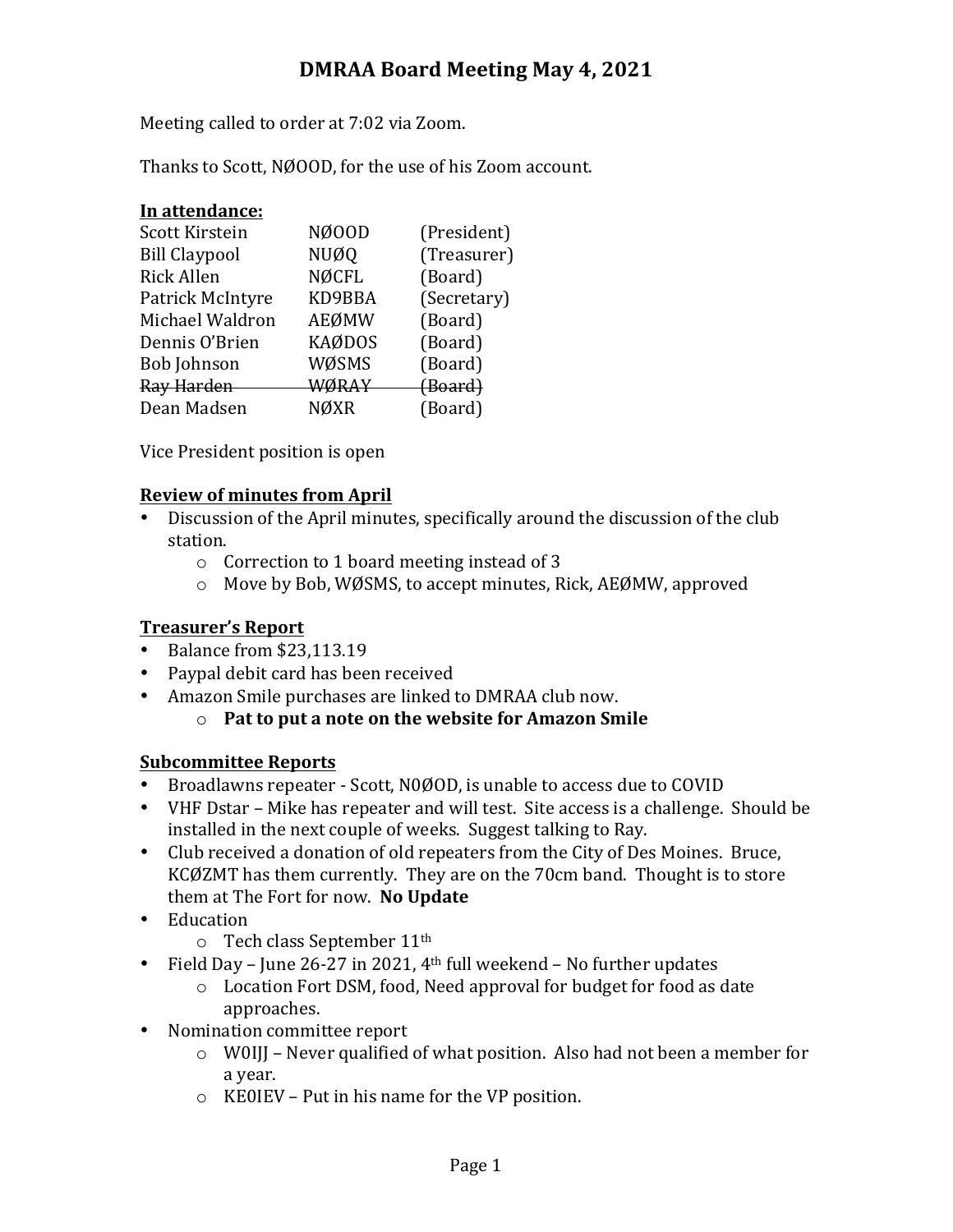#### **Ares Update – No change**

• Fight for Air Climb – Sat May 15

### **Programming**

Future meetings

- May
	- $\circ$  Rick, NØCFL, to present information on the Volunteer Examiner Program ■ Will confirm this Saturday
	- o Elections
- June Field Day Primer by Dean
	- $\circ$  TBD if in person or not
- Museums on the Air Event June 19th
	- $\circ$  Setup June 12<sup>th</sup>. Bring tower trailer and setup for the following the weekend.
- Other Ideas:
	- $\circ$  Personal projects that people are working on?
	- $\circ$  Members give Virtual HAM Shack Tour Need at least a month or more for members that wish to share to prepare.

#### **Fort Des Moines**

Looking for a limited number of volunteers to participate on a steering committee for the club station. It will consist of licensed amateurs with participation from the board and general club membership

# **Hamfest Committee**

- Tailgate event
	- $\circ$  Well attended. North parking lot was completely full with an occasional 1 or 2 spaces available.
	- $\circ$  A bigger parking lot would be better for safety reasons for vendors
	- $\circ$  \$38 in donations. Paid expenses 22.73. Remainder to go to Field Day activities

# **Existing business**

- Membership List **No update** 
	- $\circ$  Move existing spreadsheet to Google Docs as read only.
	- $\circ$  Talk to Bruce to see if he has the list/spreadsheet. Scott, NØOOD, to talk with Bruce and will forward to Mike, AEØMW, who will put it in Google Docs.
- Static Sheet/Website Publish Static Sheet directly to the website. Pat, KD9BBA, and Dennis, KAØDOS, would be willing to share responsibility. Could setup common mailbox for people that want to email in articles. Ray, WØRAY, suggested that this task could be opened up to the membership to see if there is interest. **No Changes**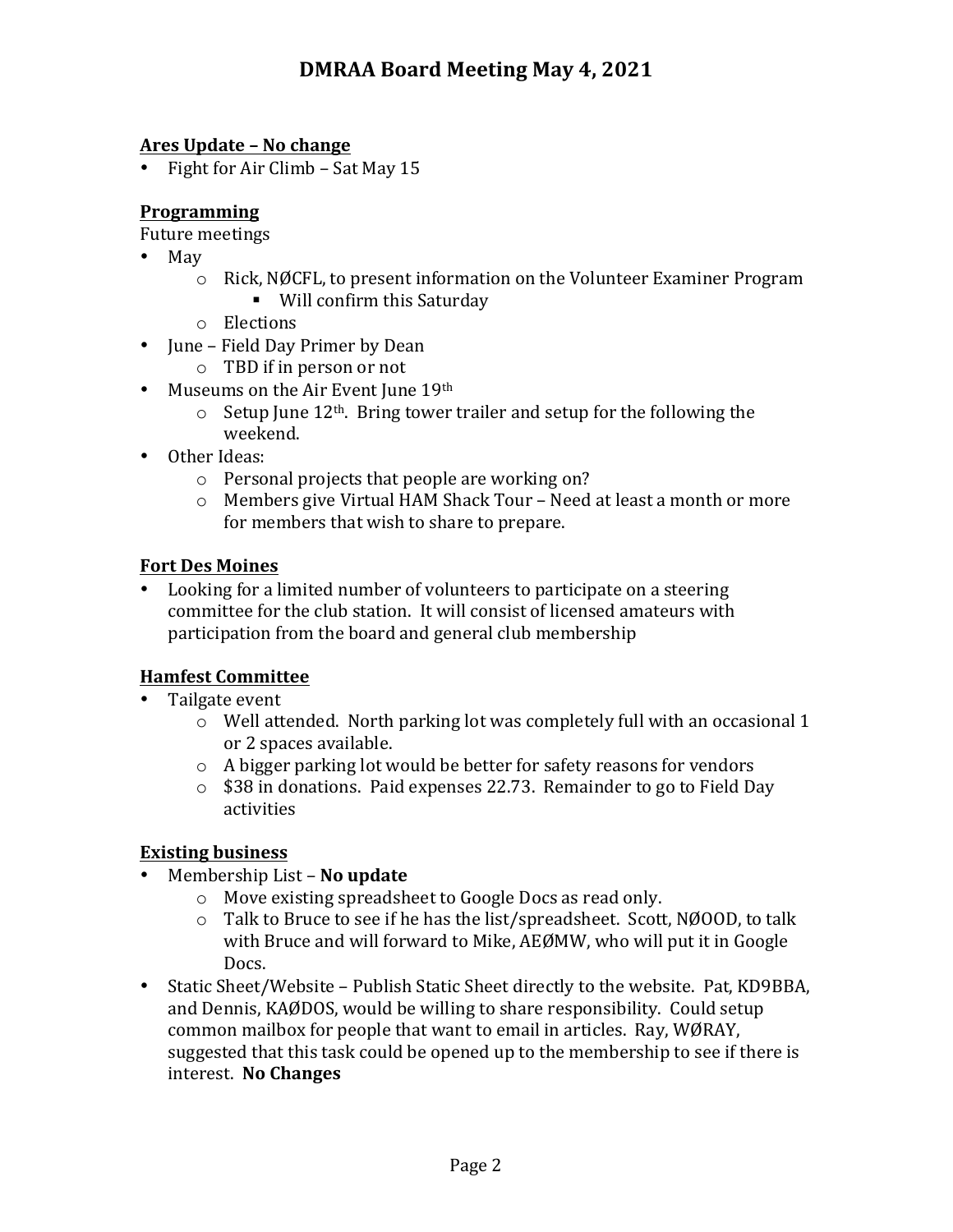# **New business**

- DMRAA Club Station Issues to consider document
	- o Submitted by Bob and Dennis. Dean provided input.
		- $\circ$  Ask at the meeting for people interested in participating on the committee
- Voting for the new board members will be done by Zoom Raise Hand
	- $\circ$  Pat to talk through how vote will happen unless Dean frees up
	- $\circ$  Bill to be prepared for an in meeting candidate validation
	- $\circ$  Board positions first, officer positions next.
- Future Board meetings?
	- $\circ$  In person meeting in Scott's Driveway for June 1 meeting?
- Move forward with Google Groups
	- $\circ$  Separate group for board
	- $\circ$  Need email addresses from Bruce, Pat to load into Google groups
- Club treasury
	- $\circ$  Long term club finances handling to safeguard assets
- Board members elections in May
	- $\circ$  May 21, Bob, Ray, Mike up for re-election
		- Bob, Ray, Mike will continue
		- Need to determine if Ray will continue. Scott to contact Ray.
	- $\circ$  Pat will continue as Secretary
	- o Bill will continue as Treasurer
	- $\circ$  Thought for voting?
	- $\circ$  Dennis May not continue? Scott to discuss with Dennis post election.
	- $\circ$  VP position is open.
	- $\circ$  Membership that are current on dues that are interested in serving on the board should reach out to Dean via email. Dean chair, Mike and Pat on committee.
		- Possibility of using Survey Monkey for voting. Board to meet at tailgate and discuss.
- Church open for meetings?
	- $\circ$  In person services at the church starting on May 9 by reservation only.
	- $\circ$  Unknown opening for Waveland Hall. Dennis to ask the question to the church
	- $\circ$  Possibility of meeting at Fort Des Moines?? For now continue at the Church.
- Dues for access to the club station. A different level of membership for participants of the club station.
	- o Insurance, maintenance?
- Club Station
	- $\circ$  Dennis motion form 5 person steering committee to fully investigate the startup procedures and cost of a club station. Bob second.
	- $\circ$  Include 3 board members
	- $\circ$  Form a steering committee for the club station.